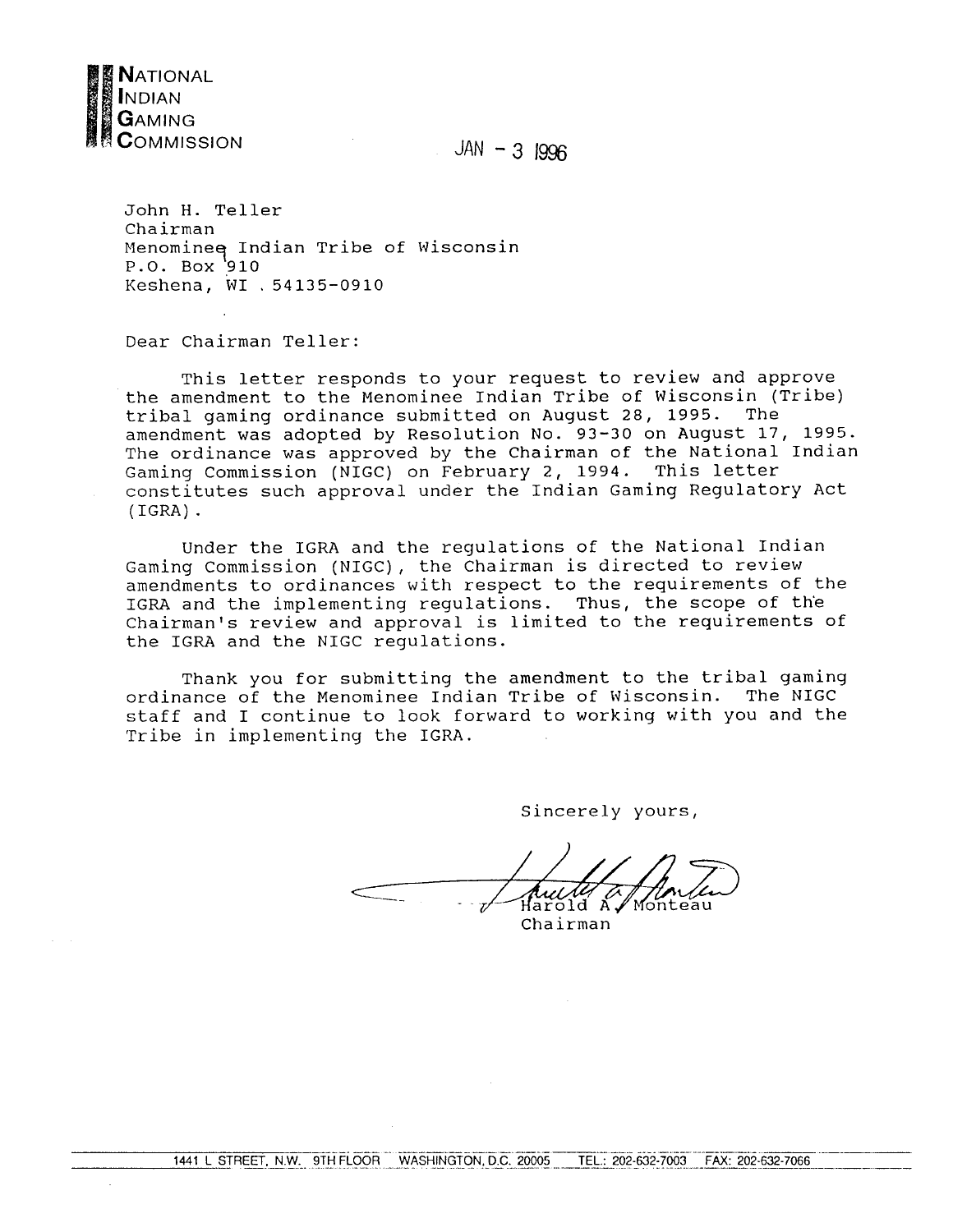#### **MENOMINEE NATION**

### **MENOMINEE TRIBAL LEGISLATURE**

## **AMENDMENT TO ORDINANCE NO. 93-30**

# **GAMING CODE**

# **FINAL APPROVAL**

**An amendment to reduce the number of members on the Commission from seven to three; to clarify the role of the Director of the Commission; and to make other technical clarifications/corrections.**

#### **BE IT ORDAINED BY THE LEGISLATURE OF THE MENOMINEE INDIAN TRIBE OF WISCONSIN:**

- **1. PURPOSE.**
	- **<sup>1</sup> .01 Menominee Nation Ordinance No. 93-30, entitled the Gaming Code, which was enacted into law on January 20, <sup>1</sup> 994 by the Menominee Tribal Legislature, established the Menominee Tribal Gaming Commission (hereinafter, the Commission); <sup>a</sup> regulatory body organized and empowered therein to issue Class I, II, and Ill gaming rules and regulations and issue gaming licenses consistent with applicable Tribal, State, and Federal laws.**
	- **<sup>1</sup> .02 The Commission is funded solely by the Menominee Tribal Legislature, the duly elected, governing body of the Menominee Indian Tribe of Wisconsin (the Tribe). In its efforts to streamline and down-size government, the Tribe has determined that the Commission can continue to efficiently operate in <sup>a</sup> manner which is more cost effective if the Commission membership is reduced from seven members to three.**

#### **2. AMENDMENTS TO MENOMINEE NATION ORDINANCE NO. 93-30.**

**2.01 Chapter II, Section 2.03 is hereby amended to read as follows:**

**The Menominee Tribal Gaming Commission is hereby established. The Commission shall consist of seven (7) three (3): members appointed to serve** three year terms by a majority vote of the Legislature. Only enrolled **members of the Tribe may be appointed to the Commission. A commissioner shall serve for three (3) years and may be removed from office** prior to the end of his term  $\theta$  **end** for cause by a unanimous vote of **the Legislature following <sup>a</sup> public hearing, or may be removed for the purpose of changing the number of commissioners pürsüant to amendment of this ordinance. In order to establish an annually staggered Commission appointment schedule similar to that of the Legislature, the first commi3sioner3 shall be appointed by the Legislature as follows: three (3) members shall serve three (3) year terms, two (2) shall serve two (2) year terms end two (2) shall serve <sup>a</sup> one (1) year term for the initial appointment tcrm3 only. Thereafter, all successive terms of appointment shall run for three (3) years. Vacancies shall be filled within thirty (30) doy3 by, the Legislature. The terms of office of the newly appointed Commissioners shall expire on Auqust 17, 1998 and every third year** thereafter. Upon the expiration of a commissioner's term, upon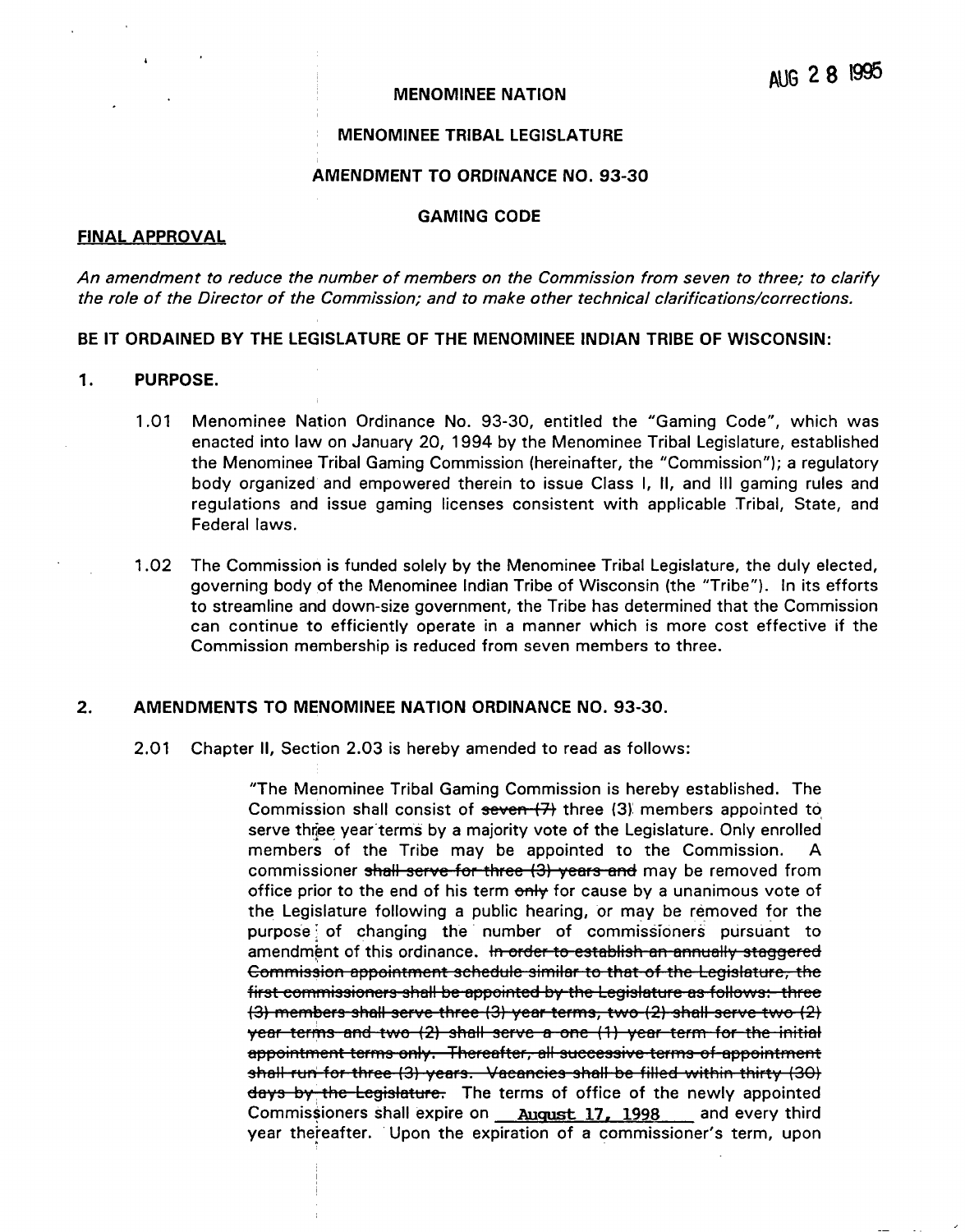**resignation of <sup>a</sup> commissioner, or upon removal of a commissioner as providea for under this subsection, the MTL shall appoint his or her** successor by majority vote."

**2.02 Chapter II, Section 2.08 is hereby amended to read as follows:**

**A quorum shall consist of four (4 two (2) members of the Commission. Alt decisions shall be made by <sup>a</sup> majority vote of the Commission, unless indicated otherwise in this code.**

**2.03 Chapter II, Section 2.14 is hereby amended to read as follows:**

**Should an applicant file written objections to the determination of the Commission within twenty ten (10) working days of receiving written notice of such determination, the Commission shall hold <sup>a</sup> hearing to review its decision, within three (3 seven (7) working days from the date of the filing of such objections. At the hearing, the burden shall be on the** applicant to show cause why the Commission's determination was **incorrect. Following such hearing, the Commission shall, within three (3 seven ~7) working days reach <sup>a</sup> determination concerning:**

**The remainder of this section remains unaffected by this amendment.**

**2.04 Chapter II, Section 2.1 <sup>5</sup> is hereby amended to read as follows:**

**Within three (3 seven (7) working days following this determination, the Commission shall inform the subject in writing of that determination.**

**2.05 Chapter II, Section 2.17, first sentence is hereby amended to read as follows:**

**The Legislature, with the advice and con3ent of thc Commission shall appoint <sup>a</sup> Director who shall be responsible for the day-to-day management of the affairs of the Commission as well as overseeing the establishment and operation of all gaming activities.**

- **2.06 Chapter Il, Section 2.19 is hereby amended in its entirety to read as follows:**
	- **(a) The Director shall be terminated immediately and without the necessity of <sup>a</sup> vote of the Legislature upon the Directors conviction in a federal, state, or tribal court of competent jurisdiction for any of the following:**
		- **1. Any felony;**
		- **2. Any misdemeanor related to illegal gambling or bribery;**
		- **3.** Any charge that the Legislature finds relates to the Director's **honesty, or ability to fulfill his duties; or**
		- **4. Any violation of any part of this code.**
	- **(b) Upon the majority vote of the Legislature, the Director may be terminated for inadequate performance of the duties required to be**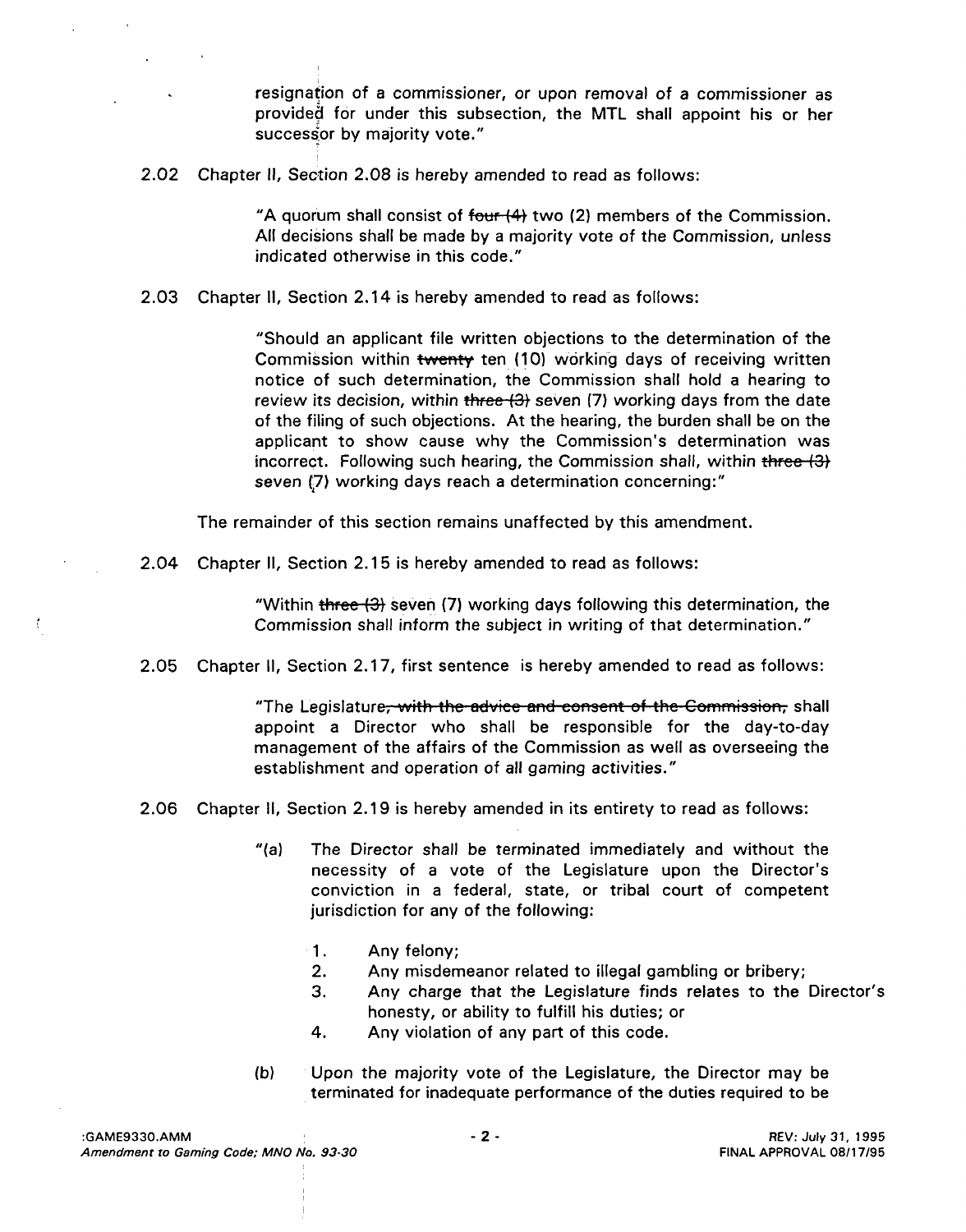**performed or may additionally be terminated for associations or conduct that would tend to bring the gaming operation into disrepute.**

- **(c) In addition to the above, the Director may be terminated pursuant to Menominee Nation Ordinance No. 83-6 and/or for violation of his contract**
- **2.07 Chapter II, Section 2.23, sixth sentence on through to the end of the paragraph, is hereby amended to read as follows:**

**...The Commission and the Director shall each keep and maintain <sup>a</sup> confid~htiàl file of all applications for licenses under this chapter, together with <sup>a</sup> record of all action taken with respect to such applications. The Commission and the Director shall keep and maintain such other files and records as they may deem desirable and all such records may be open to public inspection as they may deem appropriate, provided that the annual Commission budget shall be made available to any tribal member upon demand. All records shall be open to inspection by the Commission and Director** at any time."

**2.08 Chapter II, Section 2.24 is hereby amended to read as follows:**

**Any person who engages in activities on property subject to the provisions of this Gaming Code without <sup>a</sup> license, in violation of any license or terms imposed thereon, in violation of terms of suspension, or in violation of the Code, including any person who unlawfully trespasses upon any premises licensed by this Code without the consent of the licensee and/or the Commission shall be guilty of a crime and referred to the Prosecutor's Office within one year of the violation and be punished in accordance with the provisions of Section 2.26 hereinafter.**

**2.09 Chapter ii, Section 2.25 is hereby amended to read as follows:**

**No fine shall be assessed nor any action taken for any violation under the preceding section unless a charge is filed in proper form with the Tribal Court within two (2 one (1) yeare of the commission of the offense.**

**2.10 Chapter II, Section 2.28 is hereby amended in its entirety to read as follows:**

**The Commission is authorized to use the services of any Tribal law enforcement officer to perform services reasonably necessary to assure compliance with the provisions of this Code only. Said special services of enforcement and surveillance shall be under the authorization and direction of the Director, unless otherwise determined by the Commission. This section shall in no way be deemed to limit the normal law enforce ment functions of these or other tribal law enforcement officers not so authorized.**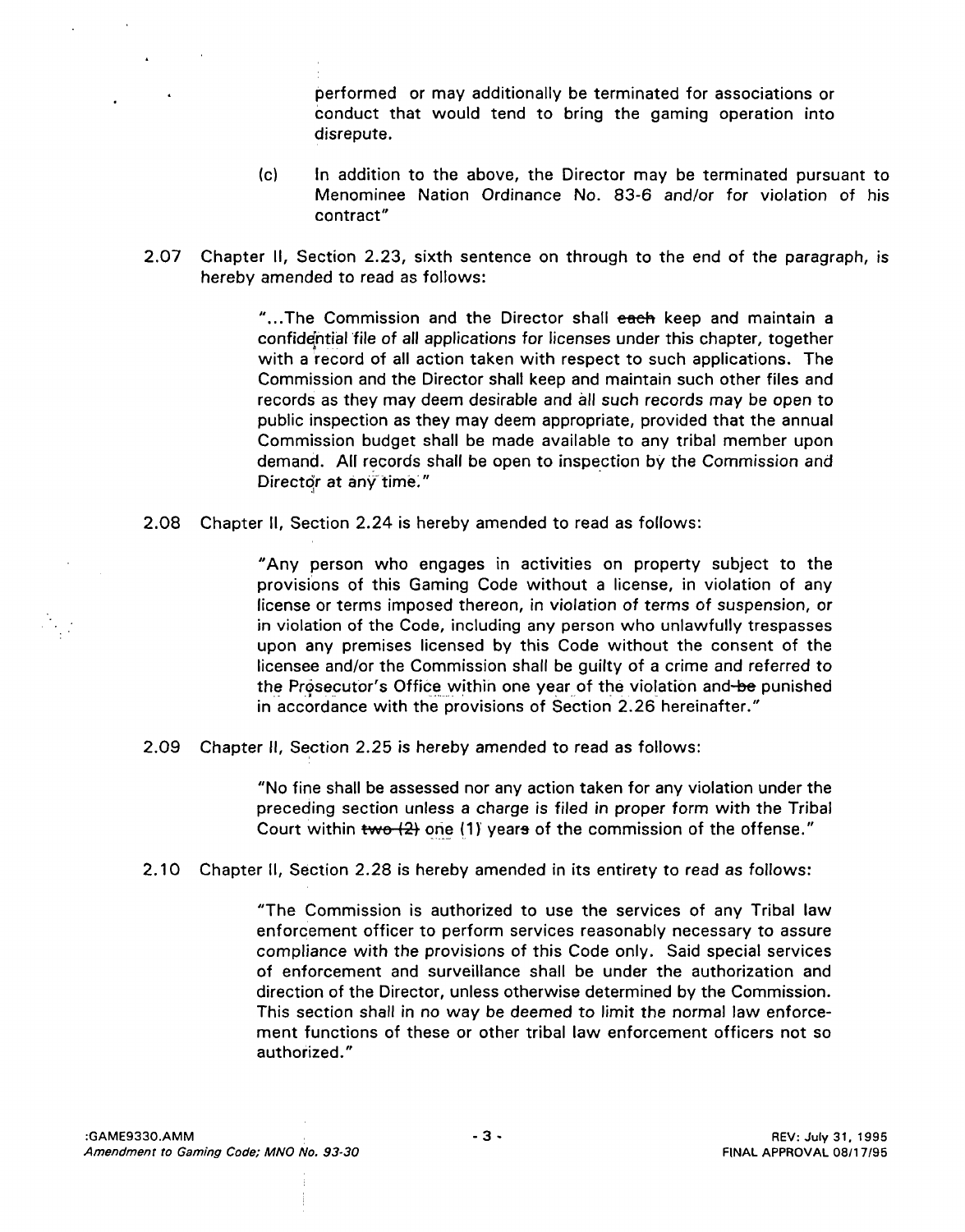**2.11 Chapter III, Section 3.03(a)(3) is hereby amended to read as follows:**

**The names and current addresses of at least three personal references, including one personal reference who was acquainted with the applicant during each period of residence listed under paragraph (1}(b (2) of this section;**

**2.12 Chapter III, Section 3.03(a)(10) is hereby amended to read as follows:**

**For each criminal charge (excluding minor traffic charges) whether or not there is <sup>a</sup> conviction, if such criminal charge is within 10 years of the date of the application and is not otherwise listed pursuant to paragraph ( (8) or ~1)(l (9), of this section, the criminal charge, the name and address of the court involved and the date and disposition;**

**2.13 Chapter III, Section 3.04(a) is hereby amended to read as follows:**

**The Commi3sion Director shall conduct an investigation sufficient to make <sup>a</sup> determination under Section 3.05. In conducting <sup>a</sup> background investigation, the Commission Director and its agents shall keep confidential the identity of each person interviewed in the course of the investigation.**

**2.14 Chapter III, Section 3.04(d) is hereby amended to read as follows:**

**The Commi3siofi Director is primarily responsible for the conduct of the background investigations and suitability determinations, in consultation with the National Indian Gaming Commission and/or the State of Wisconsin where appropriate.**

**2.15 Chapter Ill, Section 3.06(f), last sentence of the paragraph is hereby amended to read as follows:**

> **The Commission shall, by majority vote Of the COmmission, make the final decision whether to issue <sup>a</sup> license to such applicant.**

**2.1 6 Chapter III, Sections 3.1 5(c) and 3.1 5(d) are hereby renumbered to sections 3.1 5(d) and 3.15(e), respectively, and the following section numbered 3.15(c) is inserted after section 3.15(b), which reads as follows:**

> **The licensee shall advise the Director, within five (5) business days of being charged or receiving a summons, of any criminal charges (misdemeanor or felony), other than minor traffic violations, which are filed against the licensee. The licensee shall keep the Director advised of the status of the matter including any disposition or any other related written documents the Director may request.**